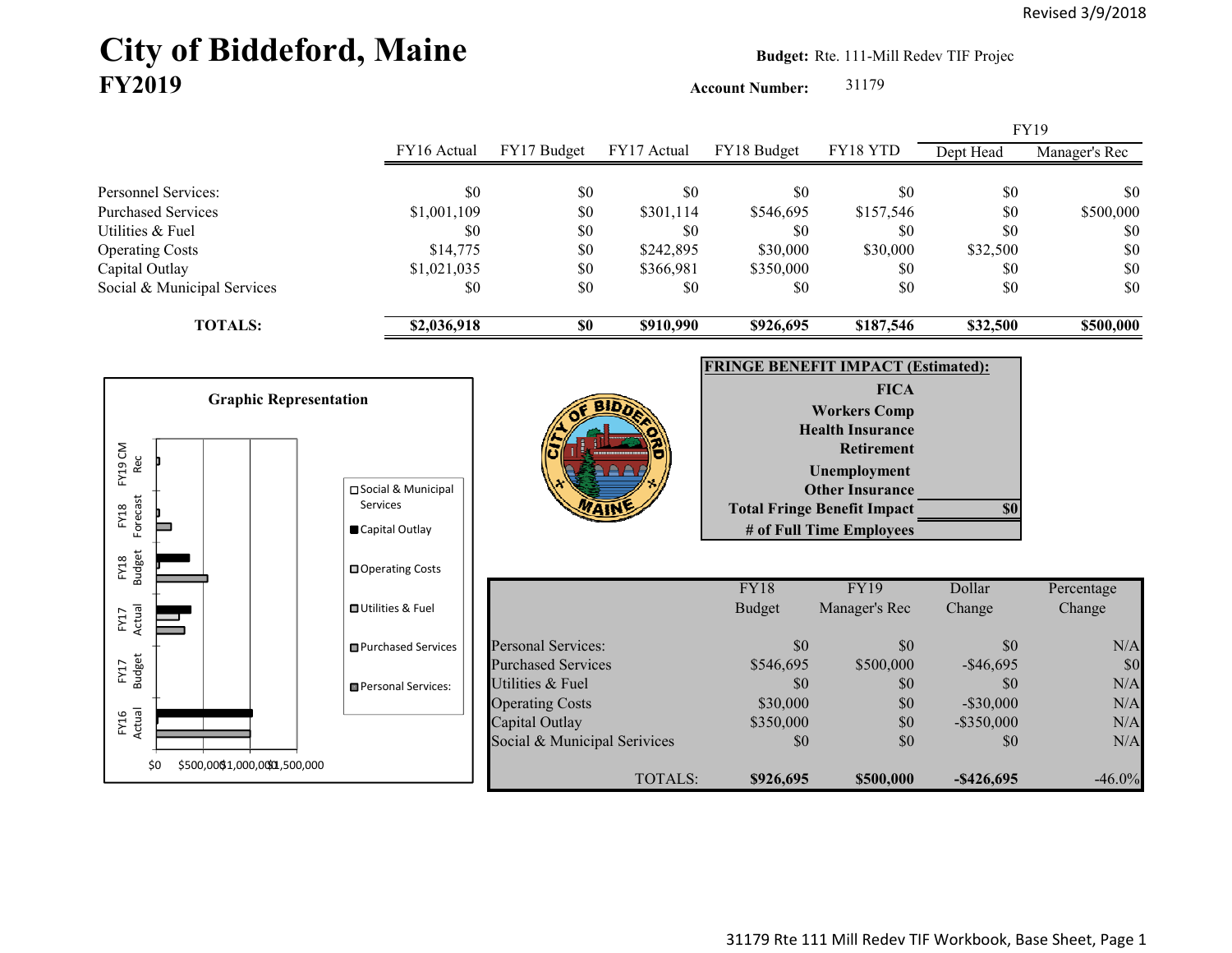### Purchased Services

| Account                             | FY16        | <b>FY17</b>   | <b>FY17</b> | <b>FY18</b> | <b>FY18</b>  | <b>FY19</b> |           |
|-------------------------------------|-------------|---------------|-------------|-------------|--------------|-------------|-----------|
| Number<br>Description               | Actual      | <b>Budget</b> | Actual      | Budget      | YTD 02/28/18 | Dept Head   | Mgr's Rec |
| 60306 Other Prof/Consult Srvs Exp   | \$951,577   | \$0           | \$301,114   | \$0         | \$107,519    | \$0         | \$0       |
| 60313 Construction Services Expense | \$49,532    | \$0           | \$0         | \$546,695   | \$50,027     | \$0         | \$500,000 |
| Totals                              | \$1,001,109 | \$0           | \$301,114   | \$546,695   | \$157,546    | \$0         | \$500,000 |
| <b>Other Operating Costs</b>        |             |               |             |             |              |             |           |
| Account                             | <b>FY16</b> | <b>FY17</b>   | <b>FY17</b> | <b>FY18</b> | <b>FY18</b>  | <b>FY19</b> |           |
| Number<br>Description               | Actual      | Budget        | Actual      | Budget      | Forecast     | Dept Head   | Mgr's Rec |
| 60799 Transfer Out to Other Funds   | \$14,775    | \$0           | \$242,895   | \$30,000    | \$30,000     | \$32,500    | \$0       |
| Totals                              | \$14,775    | \$0           | \$242,895   | \$30,000    | \$30,000     | \$32,500    | $\$0$     |
| Capital Outlay                      |             |               |             |             |              |             |           |
| Account                             | FY16        | <b>FY17</b>   | <b>FY17</b> | <b>FY18</b> | <b>FY18</b>  | <b>FY19</b> |           |
| Number<br>Description               | Actual      | Budget        | Actual      | Budget      | Forecast     | Dept Head   | Mgr's Rec |
| 60602 Equipment Purchase Cap        | \$1,995     | \$0           | \$1,253     | \$0         | \$0          | \$0         | \$0       |
| 60603 Vehicles Purchase Capital     | \$31,605    | \$0           | \$0         | \$0         | \$0          | \$0         | \$0       |
| 60604 Road Construc/Improve Cap     | \$842,607   | \$0           | \$100,438   | \$350,000   | \$0          | \$0         | \$0       |
| 60606 Sidewalk Construc/Improve C   | \$144,828   | \$0           | \$265,290   | \$0         | \$0          | \$0         | \$0       |
| Totals                              | \$1,021,035 | \$0           | \$366,981   | \$350,000   | \$0          | \$0         | $\$0$     |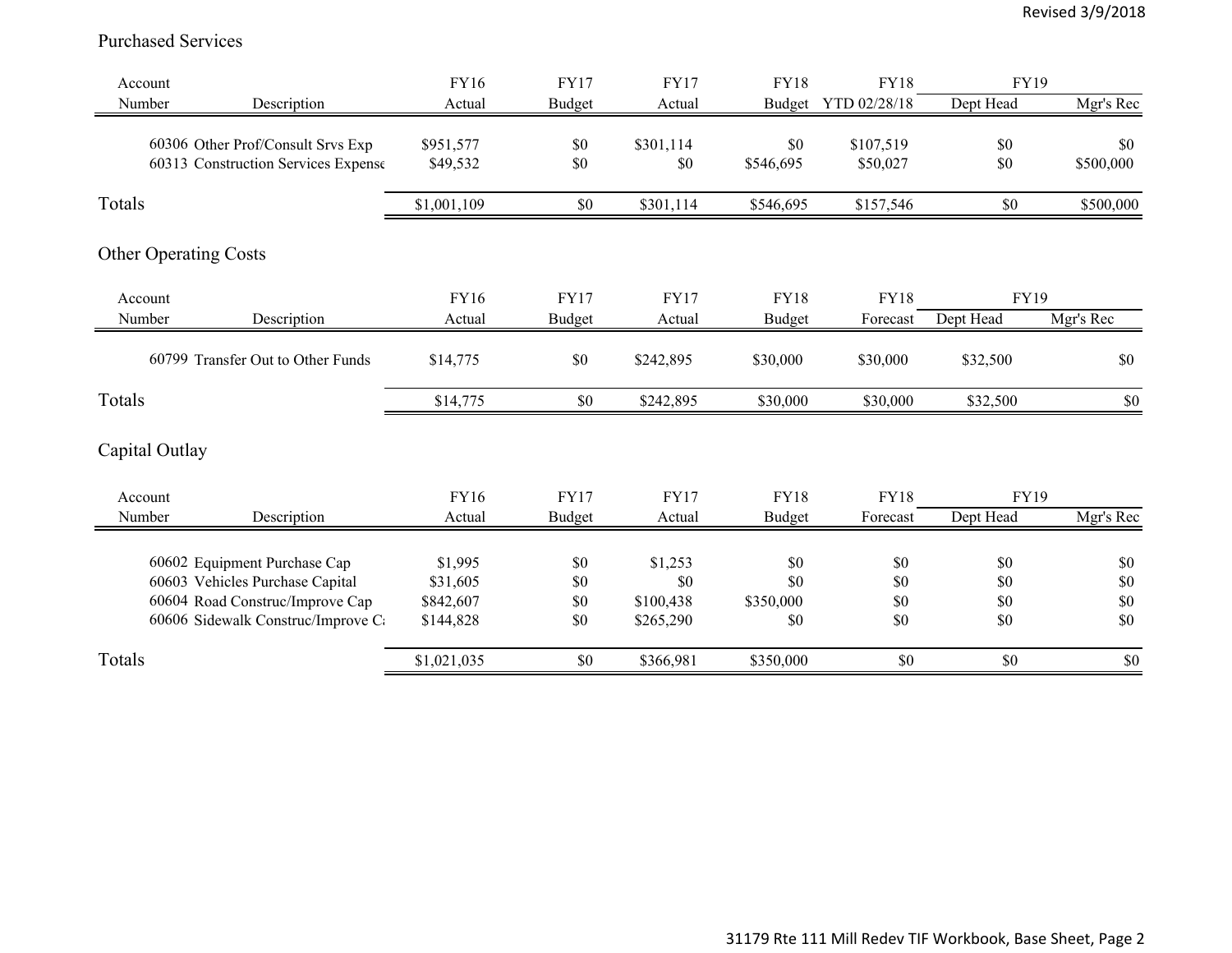

# **Fiscal Year 2019 Budget Request**

March 9, 2018 **Department:** Rte. 111-Mill Redev TIF Projec

Account Title: Construction Services Expense

Department Number: 31179 31179 Account Number: 60313

| FY2016      | FY 2017       | FY 2017 | FY 2018       | FY 2018       |
|-------------|---------------|---------|---------------|---------------|
| Actual      | <b>Budget</b> | Actual  | <b>Budget</b> | Est. Expended |
|             |               |         |               |               |
| \$49,531.65 | \$0.00        | \$0.00  | \$546,695.00  | \$0.00        |

| FY-2019       | Department | City Mgr       | Council | Increase       |
|---------------|------------|----------------|---------|----------------|
|               | Reauest    | Recommendation | Action  | (Decrease)     |
| <b>Budget</b> | \$0.00     | \$500,000.00   |         | ( \$46,695.00) |

**Support for Budget Request:** Provide justification for the budget request using as much detail as possible

 to support it. Examples of acceptable support include unit costs, quantity estimates, price quotes, etc. Requests based solely on a percentage increase above the previous budget will not be accepted. Use additional sheets if necessary.

*to finish sidewalks for main street*